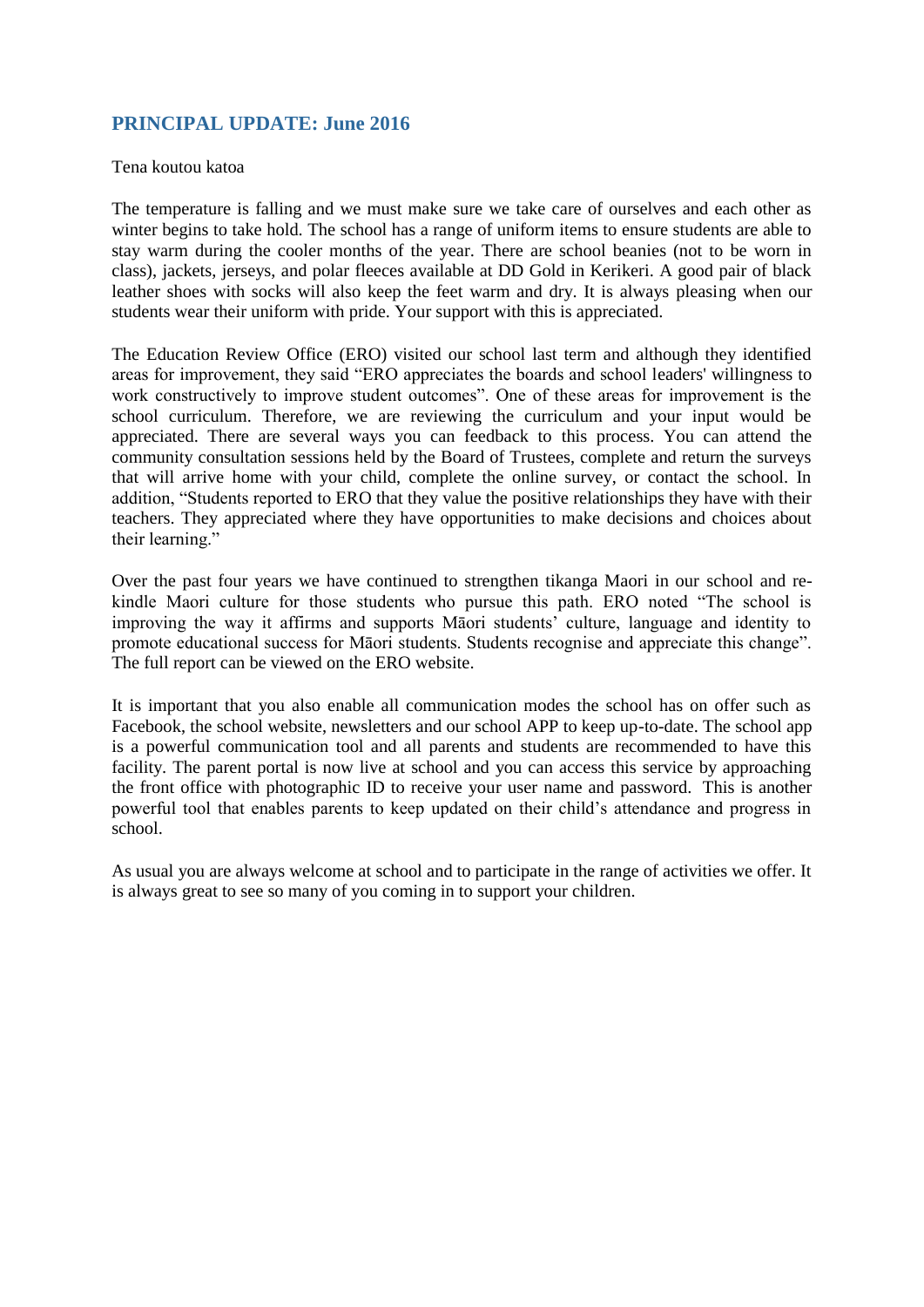# **PRINCIPAL UPDATE: April 2016**

### Tena koutou katoa

Another exciting term has passed us by and our students now prepare for the academic and educational challenges ahead in term two. We have received a lot of whanau support from those who have attended numerous activities on offer this term. It is always great to catch up with you all on the sidelines and capture your feedback on how the school is going and on any areas that may need strengthening. A big thank you to those members of our whanau who have volunteered their time to come in and work with our sporting teams; this really is appreciated and we trust you are also benefitting from your involvement.

Thank you to all the whanau who attended the first hui on our bi-lingual unit where we had an exciting discussion on how we could pursue this initiative. The discussion revealed a lot of interest which is very encouraging for the school. We are holding a further bi-lingual unit hui on the 11th May at 5pm in the school staffroom. I have managed to pull a few ideas together and look forward to sharing these with you all. Everyone is welcome to attend and contribute to the positive direction of this kaupapa. During the first term with had a team from the Education Review Office come in and evaluate the school. The ERO team will prepare a draft copy of their findings and discuss these with the Board of Trustees in the near future. Following these discussions, ERO will then prepare a final report which will become a public document and accessible to all via the school website and the ERO website. As with any holiday breaks, I do hope you all spend quality time with friends and whanau and find some time for relaxation.